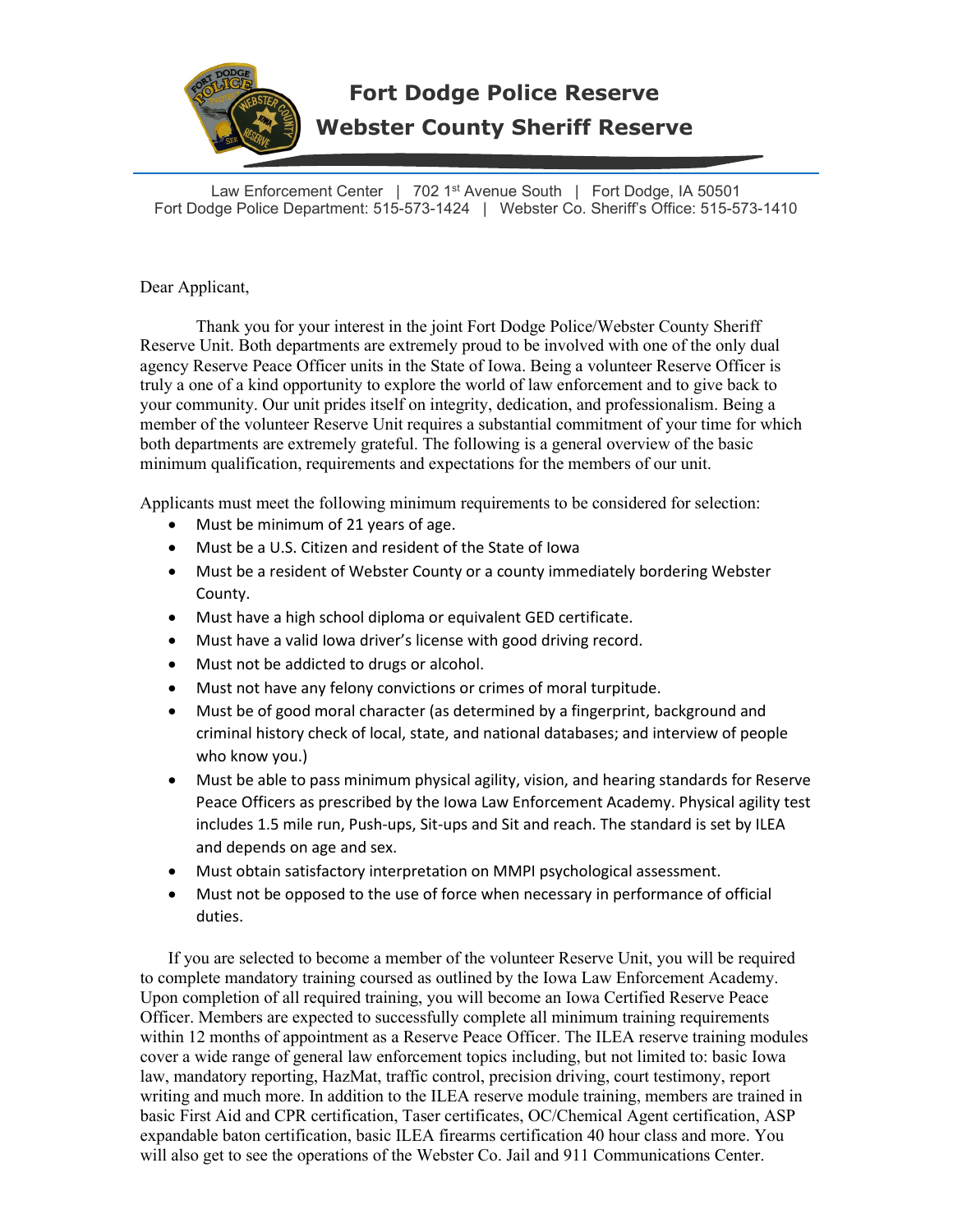Your first year will be very busy and consist of approximately 200 hours of training. While this may seem like an enormous amount of time, we make every effort to hold training sessions on evenings and weekends to accommodate typical work schedules when feasible. In order to keep up on the every-changed world of law enforcement policies, tactics and best practices, Reserve unit meetings are held on the second Thursday of each month at 7:00 pm. Meetings typically last about two hours and include various training topics. Members are expected to attend a minimum of 8 (eight) of the monthly meetings each year.

The FDPD/WCSO Reserve Unit is a self-funded organization, meaning there is no money budgeted by either the City or County to fund operations and equipment. The Reserve Unit members provide security at different events throughout the County, crowd control, traffic management and other law enforcement functions at approximately 50+ community events and activities throughout the area in order to pay for various uniforms and equipment. Members are expected to help at a minimum of 8 (eight) community activities per year. Many of these activities occur on evenings, weekends and holidays, though activities could come up at any time. The Reserve Unit provides members with basic items such as department uniform shirts, pants, jackets and traffic safety equipment. The duty belt, firearm and associated gear must be purchased by the individual member. The duty belt and equipment can cost upwards of \$500.00 (excluding firearm) depending on what and where you purchase it.

 Members are also expected to contribute a minimum of 30 volunteer hours per calendar quarter. These hours can consist of working scheduled community events, ride-along/patrol time with both departments, or approved training activities. Ride time consists of being assigned to a two-person patrol car with a regular full-time Fort Dodge Police Officer or Webster County Sheriff's Deputy. The ride time is very important resource to get actual on-the-job training in the daily functions of real life, modern day police work. It is very enlightening to see how a case goes from the initial call all the way through investigation, arrest and eventually successful prosecution.

In reading this I'm sure it seems like we expect quite a lot from a volunteer, and you're right, we do! Being a Reserve Peace Officer is an enormous responsibility and we would be doing a disservice to not only the community, but to you as an individual, by putting unqualified people out on the street in positions of authority and responsibility without the proper knowledge, training and equipment. If you believe you meet the minimum qualifications, are able to commit to the minimum requirements and expectations, and have the desire to be a part of one of the finest law enforcement Reserve Units in Iowa, please contact us today!

Sincerely,

Colton Wiles **Brittni** Nelson Reserve Unit Commander The Reserve Unit Treasurer/Secretary

Webster County Sheriff's Office Fort Dodge Police Department

Ph: 515-573-1410 Ph: 515-573-1424 Email: [astringer@webstercountyia.org](mailto:astringer@webstercountyia.org) Email: [dmernka@fortdodgeiowa.org](mailto:dmernka@fortdodgeiowa.org)

Email: [cwiles@fortdodgeiowa.org](mailto:cwiles@fortdodgeiowa.org) Email: [bnelson@fortdodgeiowa.org](mailto:bnelson@fortdodgeiowa.org)

Deputy Amy Stringer Lieutenant Dennis P. Mernka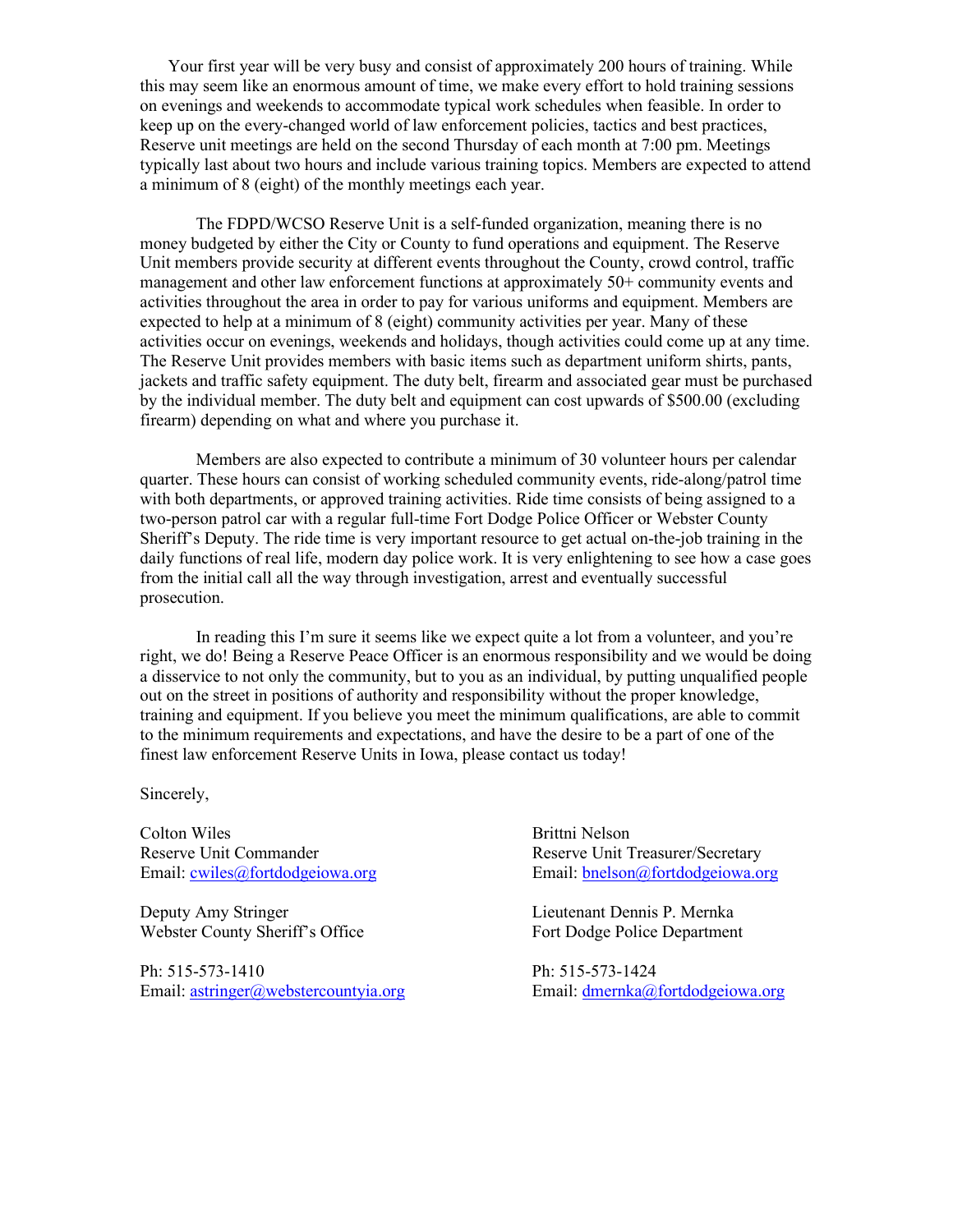

### **Webster County Sheriff Reserve / Fort Dodge Police Reserve**

Law Enforcement Center - 702 1<sup>st</sup> Avenue South - Fort Dodge, IA 50501<br>...

 **VOLUNTEER RESERVE PEACE OFFICER APPLICATION**



| Title of Specific Position for Which You Are Applying:<br><b>RESERVE OFFICER - WEBSTER COUNTY S.O. / FORT DODGE P.D.</b> |                                                                                                                                                     |                                         |                 | Date of Application:          |                                  |             |                       | Date Available to Start: |                 |      |  |
|--------------------------------------------------------------------------------------------------------------------------|-----------------------------------------------------------------------------------------------------------------------------------------------------|-----------------------------------------|-----------------|-------------------------------|----------------------------------|-------------|-----------------------|--------------------------|-----------------|------|--|
| First Name:<br>Last Name:                                                                                                |                                                                                                                                                     |                                         |                 | Middle Name:                  |                                  |             |                       |                          |                 |      |  |
| <b>Mailing Address:</b>                                                                                                  |                                                                                                                                                     | City:                                   |                 |                               |                                  | State:      |                       |                          |                 | Zip: |  |
| Email Address:                                                                                                           | If No, Date of Birth:                                                                                                                               | Are you 21 years of age or over?<br>Yes |                 |                               |                                  | Home Phone: |                       |                          |                 |      |  |
| County of Residence:<br>City & State of Birth:                                                                           |                                                                                                                                                     |                                         | Cellular Phone: |                               |                                  |             |                       |                          |                 |      |  |
|                                                                                                                          |                                                                                                                                                     |                                         |                 | <b>EDUCATION</b>              |                                  |             |                       |                          |                 |      |  |
| Did you graduate from high school or receive a GED?                                                                      |                                                                                                                                                     |                                         |                 |                               |                                  |             |                       |                          |                 |      |  |
| $Yes$ $\Box$<br>School Attended:<br>No                                                                                   |                                                                                                                                                     |                                         |                 |                               |                                  |             |                       | # of Years:              |                 |      |  |
|                                                                                                                          | Name and Location of College, University, Technical Schools                                                                                         |                                         |                 | Did you Graduate?             |                                  |             | Certificate or Degree |                          | Course of Study |      |  |
|                                                                                                                          |                                                                                                                                                     |                                         |                 | $\Box$ Yes                    | $\Box$ No                        |             |                       |                          |                 |      |  |
|                                                                                                                          |                                                                                                                                                     |                                         |                 | $\Box$ Yes                    | $\Box$ No                        |             |                       |                          |                 |      |  |
|                                                                                                                          |                                                                                                                                                     |                                         |                 | $\Box$ Yes                    | $\Box$ No                        |             |                       |                          |                 |      |  |
|                                                                                                                          |                                                                                                                                                     |                                         |                 | $\Box$ Yes                    | $\Box$ No                        |             |                       |                          |                 |      |  |
|                                                                                                                          | (List employment history for the past 7 years, starting with your current or most recent employer. Attach additional sheets of paper if necessary.) |                                         |                 | EMPLOYMENT                    |                                  |             |                       |                          |                 |      |  |
| <b>Employing Firm</b>                                                                                                    |                                                                                                                                                     |                                         |                 | From                          | Month                            |             | Year                  | To                       | Month           | Year |  |
| Address                                                                                                                  |                                                                                                                                                     |                                         |                 | Reason for Leaving            |                                  |             |                       |                          |                 |      |  |
| Phone Number                                                                                                             | Supervisor                                                                                                                                          |                                         |                 |                               |                                  |             |                       |                          |                 |      |  |
| Your Job Title                                                                                                           | Supervisor's Job Title                                                                                                                              |                                         |                 | May we contact this employer? |                                  |             |                       |                          |                 |      |  |
|                                                                                                                          |                                                                                                                                                     |                                         |                 | Yes I                         | $\Box$ No $\Box$ If No, explain. |             |                       |                          |                 |      |  |

Principal Responsibilities

| <b>Employing Firm</b> |                        |                    | Month                         | Year |    | Month | Year |
|-----------------------|------------------------|--------------------|-------------------------------|------|----|-------|------|
|                       |                        | From               |                               |      | To |       |      |
| Address               |                        | Reason for Leaving |                               |      |    |       |      |
|                       |                        |                    |                               |      |    |       |      |
| <b>Phone Number</b>   | Supervisor             |                    |                               |      |    |       |      |
|                       |                        |                    |                               |      |    |       |      |
| Your Job Title        | Supervisor's Job Title |                    | May we contact this employer? |      |    |       |      |
|                       |                        |                    | Yes No If No, explain.        |      |    |       |      |
| ----<br>              |                        |                    |                               |      |    |       |      |

Principal Responsibilities

| <b>Employing Firm</b>      |                        |                    | Month                              | Year |           | Month | Year |
|----------------------------|------------------------|--------------------|------------------------------------|------|-----------|-------|------|
|                            |                        | From               |                                    |      | <b>To</b> |       |      |
| Address                    |                        | Reason for Leaving |                                    |      |           |       |      |
|                            |                        |                    |                                    |      |           |       |      |
| <b>Phone Number</b>        | Supervisor             |                    |                                    |      |           |       |      |
|                            |                        |                    |                                    |      |           |       |      |
| Your Job Title             | Supervisor's Job Title |                    | May we contact this employer?      |      |           |       |      |
|                            |                        |                    | $Yes \Box No \Box$ If No, explain. |      |           |       |      |
| Drinainal Despanaibilities |                        |                    |                                    |      |           |       |      |

Principal Responsibilities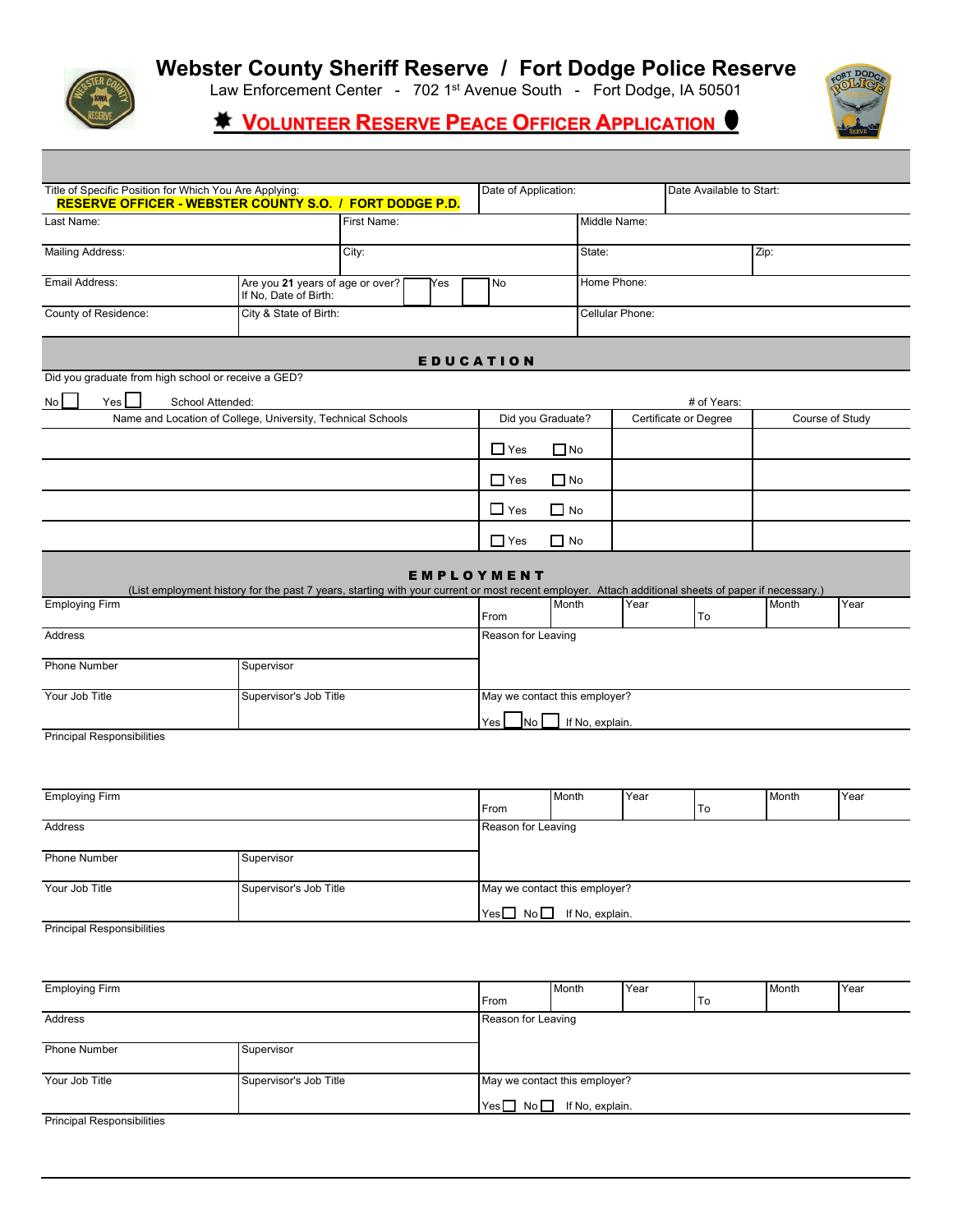| <b>QUESTIONAIRE</b> |                                                  |                                                                                                                                                                                    |                                                                                                                                            |  |  |
|---------------------|--------------------------------------------------|------------------------------------------------------------------------------------------------------------------------------------------------------------------------------------|--------------------------------------------------------------------------------------------------------------------------------------------|--|--|
| <b>IYes</b>         | Are you willing to work on short notice?<br>l No | Do you understand and accept that becoming a Reserve Peace<br>Officer for Webster County, IA / City of Fort Dodge, IA is a<br>volunteer, non-paid position?<br>$\Gamma$ Yes<br>٦No | Many of the activities you will be expected to work occur on nights,<br>weekends, and holidays. Is this acceptable to you?<br>1 No<br>lYes |  |  |
|                     |                                                  | Do you know any of the current Reserve Officers or other area Law Enforcement Officers?<br>If Yes, please list the Officers that you know:                                         | Yes<br>INo                                                                                                                                 |  |  |

| RELEVANT VOLUNTEER EXPERIENCE                             |                        |                       |                           |  |  |  |  |
|-----------------------------------------------------------|------------------------|-----------------------|---------------------------|--|--|--|--|
| Kind of Volunteer Activity (Do not specify organization.) | Major Responsibilities | Average # Hours/Month | Length of Service (Dates) |  |  |  |  |
|                                                           |                        |                       |                           |  |  |  |  |
|                                                           |                        |                       |                           |  |  |  |  |
|                                                           |                        |                       |                           |  |  |  |  |
|                                                           |                        |                       |                           |  |  |  |  |

Describe any additional experience or training that qualifies you for this position. Attach additional sheets of paper if necessary.

| <b>REFERENCES</b><br>(Name at least three people, excluding relatives, who can be contacted regarding your qualifications, work habits and character.) |                                                                       |  |  |  |  |  |
|--------------------------------------------------------------------------------------------------------------------------------------------------------|-----------------------------------------------------------------------|--|--|--|--|--|
| Name                                                                                                                                                   | Position and relation to your work<br><b>Present Address</b><br>Phone |  |  |  |  |  |
|                                                                                                                                                        |                                                                       |  |  |  |  |  |
|                                                                                                                                                        |                                                                       |  |  |  |  |  |
|                                                                                                                                                        |                                                                       |  |  |  |  |  |
|                                                                                                                                                        |                                                                       |  |  |  |  |  |

#### **MILITARY**

Did you serve in the military service of the United States of America and separate under honorable conditions from any branch of the armed forces of the U.S. after having served on active duty?<br>
The Same duty for 181 conse on active duty for 181 consecutive days or by reason of disability incurred while serving on active duty?

#### FELONY CONVICTIONS

Have you served a sentence in jail or prison or been convicted of a felony for which a jail sentence could have been imposed? No If "Yes | No If "Yes," attach a separate sheet with explanation. A felony conviction will automatically bar you from employment as a Reserve Peace Officer. *{IA Administrative Code 501-10.100(5)}*

#### DOMESTIC VIOLENCE / MORAL TURPITUDE

Have you ever been convicted of crime involving moral turpitude? ∏Yes INo If "Yes," attach a separate sheet with explanation. A conviction of a serious crime involving moral turpitude may bar you from employment as a Reserve Peace Officer. *{IA Administrative Code 501-10.100(5)}*

"Moral turpitude" is defined as an act of baseness, vileness, or depravity in the private and social duties which a person owes to another person, or to society in general, contrary to the accepted and customary rule of right and duty between person and person. Moral turpitude is conduct that is contrary to justice, honesty or good morals. The following nonexclusive list of acts has been held by the courts to involve moral turpitude: income tax evasion, perjury, insubordination, theft, indecent exposure, sex crimes, conspiracy to commit a crime, defrauding the government, and illegal drug offenses. The offenses of assault, domestic abuse, or other offenses of domestic violence, stalking, and any offense in which a weapon was used in the commission are crimes involving moral turpitude.

In connection with this application for volunteer Reserve Peace Officer status, I authorize Webster County, IA / City of Fort Dodge, IA and any agent acting on their behalf to conduct an inquiry into any job-related information contained in this application, including, but not limited to, my records maintained by an educational institution relating to academic performance such as transcripts. Moreover, I hereby release the employer and any agent acting on it's behalf from any and all liability of whatsoever nature by reason of requesting such information from any person.

 $\Box$  Yes  $\Box$  No (We may be unable to hire you without this information.)

I declare that any statement in this application or information provided is true and complete and hereby acknowledge that I have read and understand the information above. I further understand that providing false information on this application will disqualify my application for this position and/or be grounds for immediate termination if discovered after I have been appointed.

Date **Signature** (Do not print)